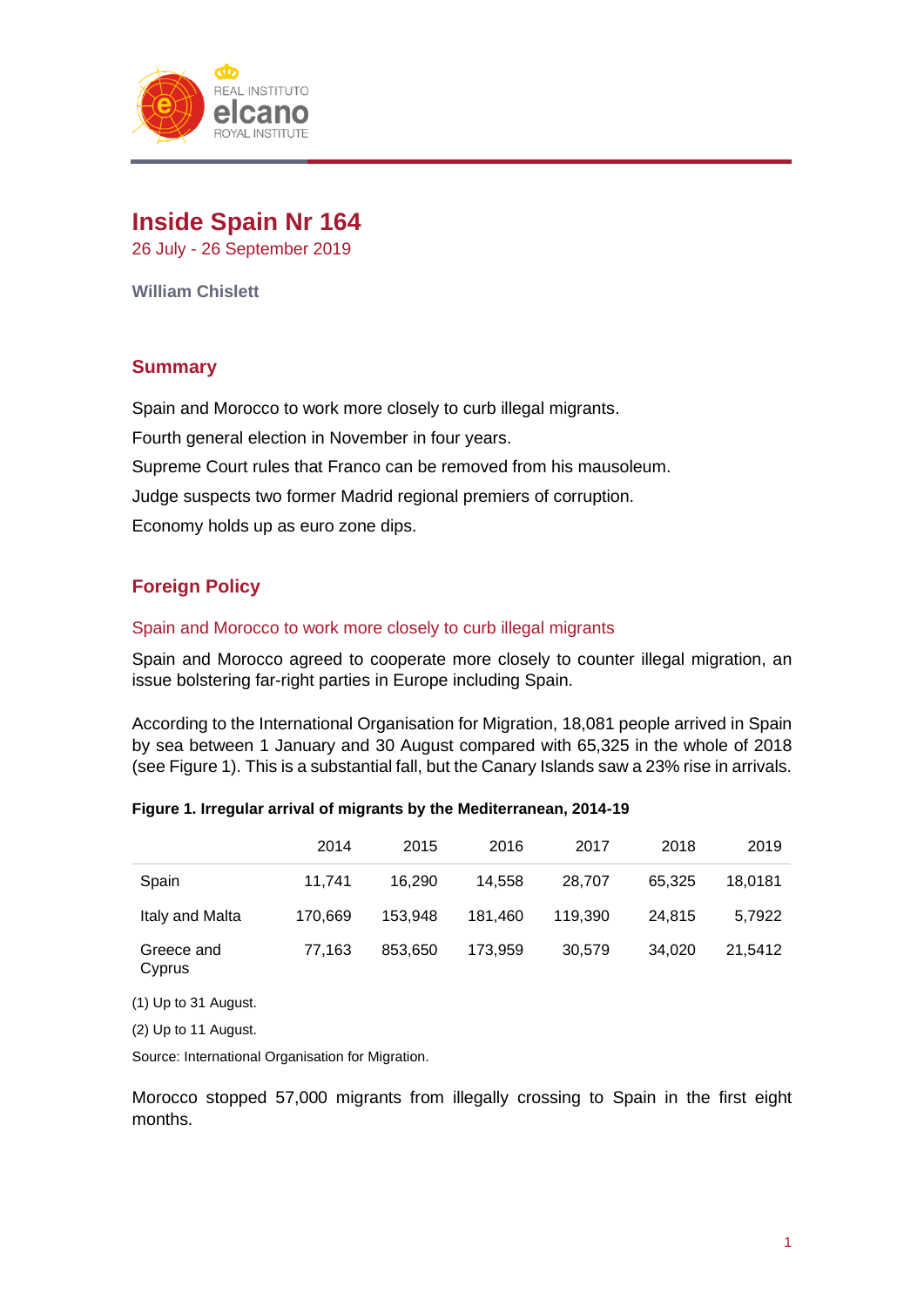Madrid approved €32.2 million in aid to Morocco in August and the EU promised €140 million in border management. The Spanish enclaves of Ceuta and Melilla on Morocco's northern coast attract thousands of migrants seeking to breach the fence and get into Spain.

The average annual net inflow of migrants was close to 500,000 people a year in the first decade of the 2000s, making Spain the second-largest recipient of immigrants in absolute terms among the OECD countries, after the US.

Illegal migration has become a much hotter issue in Spain among the conservative opposition, particularly the far-right VOX, since Pedro Sánchez, the caretaker Socialist Prime Minister, agreed last year to take in 629 migrants/refugees on the Aquarius rescue boat after Italy refused to allow the ship to dock.

But the public is still largely supportive of migrants and refugees. Two-thirds of Spaniards expressed a positive attitude towards migrants in 2018, the highest share in Europe after the Irish (see Figure 2).

|              | Support more/about the same number of<br>immigrants moving to our country | Support taking in refugees<br>fleeing violence and war |
|--------------|---------------------------------------------------------------------------|--------------------------------------------------------|
| France       | 58                                                                        | 79                                                     |
| Germany      | 40                                                                        | 82                                                     |
| Italy        | 23                                                                        | 56                                                     |
| <b>Spain</b> | 67                                                                        | 86                                                     |
| UK           | 59                                                                        | 74                                                     |
| US           | 66                                                                        | 68                                                     |

## **Figure 2. Percentage support for immigrants and for refugees**

Source: Spring 2018 Global Attitude Survey, Pew Research Centre.

August saw the long-drawn out drama of the Spanish NGO rescue ship Open Arms, which was moored 800 metres off the coast of the Italian island of Lampedusa for 19 days until an Italian prosecutor overruled Matteo Salvini, the Italian Interior Minister, and allowed the boat to dock with 83 people on board. 1

<sup>&</sup>lt;sup>1</sup> See the following report by the Madrid office of the European Council on Foreign Relations for an excellent overview of Spain's migration policy:

[https://www.ecfr.eu/publications/summary/border\\_games\\_spain\\_answer\\_to\\_the\\_populist\\_challenge\\_on\\_m](https://www.ecfr.eu/publications/summary/border_games_spain_answer_to_the_populist_challenge_on_migration) [igration.](https://www.ecfr.eu/publications/summary/border_games_spain_answer_to_the_populist_challenge_on_migration)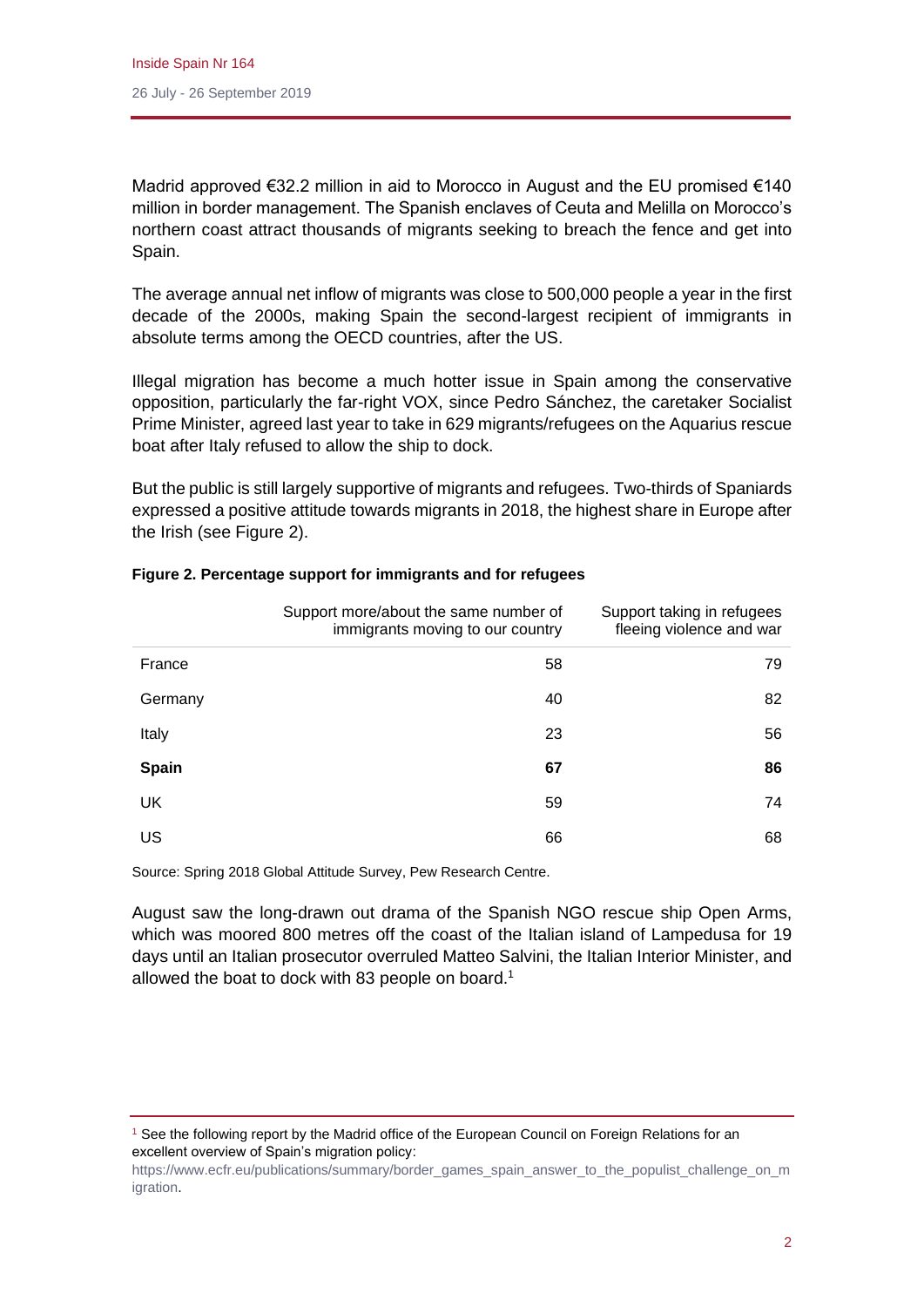# **Domestic scene**

## Fourth general election in November in four years

Spaniards will wearily return to the polls on 10 November for the fourth time in as many years (a record for an EU state), following the failure of Pedro Sánchez, the caretaker Prime Minister, to form a government after April's inconclusive election.

Sánchez's Socialists won 123 of the 350 seats in the last election on 29% of the vote, but well short of a ruling majority (see Figure 3). The blame game for the deadlock in the highly fragmented parliament began as soon as the elections were announced. The public is angry at the politicians' failure and bored stiff with the political wrangling.

## **Figure 3. Results of general elections, April 2019, June 2016 and December 2015 (seats and millions of votes)**

|                                    | 2019                    |       | 2016           |       | 2015           |       |
|------------------------------------|-------------------------|-------|----------------|-------|----------------|-------|
|                                    | <b>Seats</b>            | Votes | <b>Seats</b>   | Votes | Seats          | Votes |
| <b>Socialists</b>                  | 123                     | 7.48  | 85             | 5.42  | 90             | 5.52  |
| Popular Party                      | 66                      | 4.35  | 137            | 7.90  | 123            | 7.21  |
| Ciudadanos                         | 57                      | 4.13  | 32             | 3.12  | 40             | 3.49  |
| Unidas Podemos (1)                 | 42                      | 3.73  | 71             | 5.04  | 69             | 5.18  |
| <b>VOX</b>                         | 24                      | 2.67  |                |       |                |       |
| Catalan Republican Left            | 15                      | 1.01  | 9              | 0.62  | 9              | 0.59  |
| $J \times Cat(2)$                  | $\overline{7}$          | 0.49  | 8              | 0.48  | 8              | 0.56  |
| <b>Basque Nationalist</b><br>Party | 6                       | 0.39  | 5              | 0.28  | $\,6$          | 0.30  |
| <b>EH Bildu</b>                    | $\overline{\mathbf{4}}$ | 0.25  | $\overline{2}$ | 0.18  | $\overline{2}$ | 0.21  |
| <b>Canarian Coalition</b>          | $\overline{2}$          | 0.13  | 1              | 0.07  | 1              | 0.08  |
| Others                             | 4                       | 1.07  |                |       | $\overline{2}$ | 0.92  |
| Voter turnout (%)                  | 71.8                    |       | 69.8           |       | 73.2           |       |

(1) Podemos in 2015 with regional alliances.

(2) CDC in 2016 and in 2015 Democràcia I Libertad.

Source: Interior Ministry.

Sánchez had hoped the far left Unidas Podemos (UP) would give him parliamentary support and together with some regional and perhaps separatist parties would enable a new minority Socialist administration to get over the line and take office. But UP held out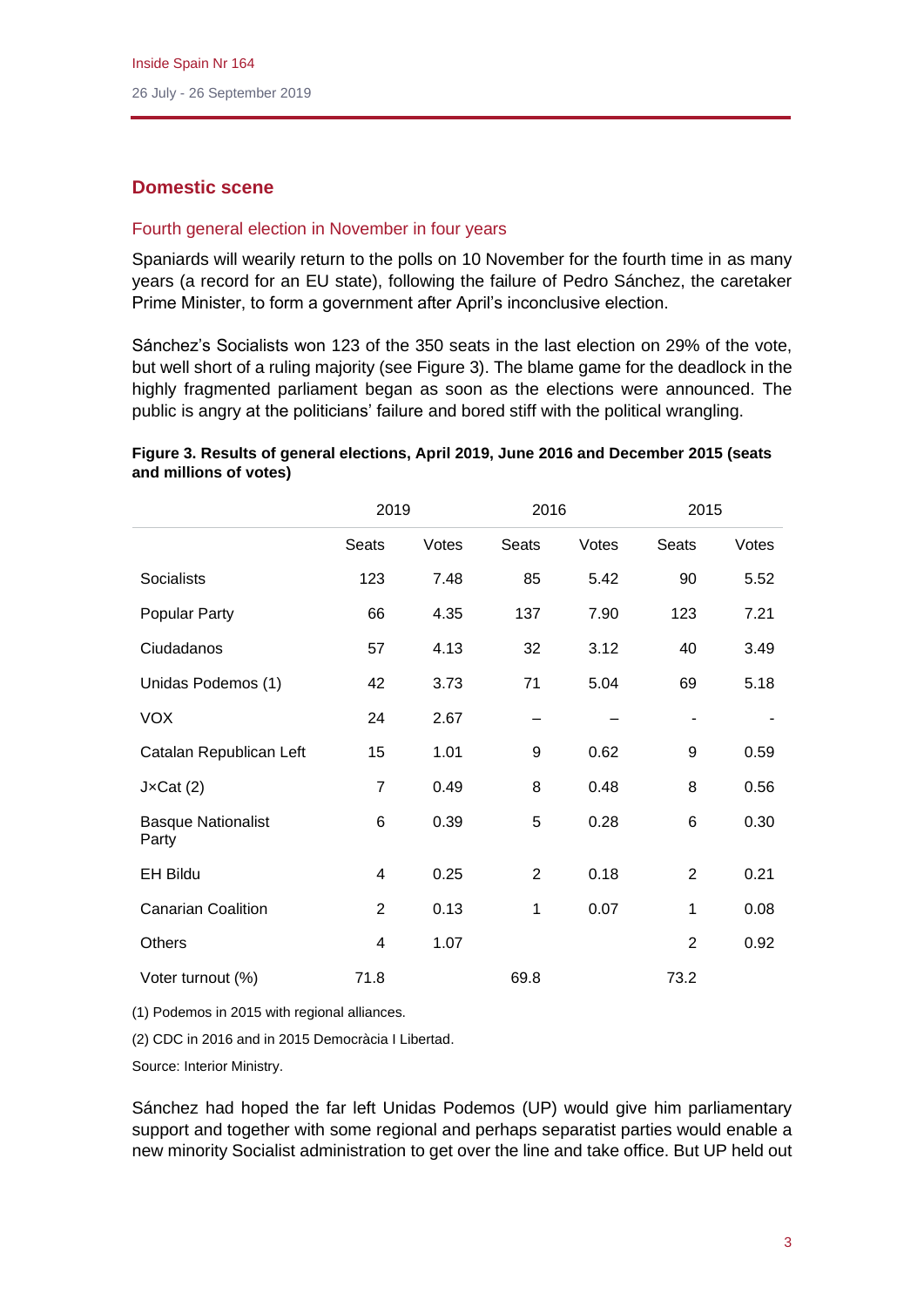for a coalition which Sánchez rejected, claiming it would lead to a 'government within the government.' He only offered policy pacts.

Spain is the most left wing of the large EU countries, according to self-placement scales (see Figure 4). Twenty per cent declare themselves on the left (0-2 on the scale), almost double that for the right (8-10).

|              | $0 - 2$ | $3 - 4$ | 5  | $6 - 7$ | $8 - 10$ | Average |
|--------------|---------|---------|----|---------|----------|---------|
| <b>Spain</b> | 20      | 19      | 29 | 10      | 11       | 4.4     |
| UK           | 11      | 19      | 36 | 16      | 8        | 4.9     |
| France       | 10      | 18      | 38 | 13      | 9        | 4.8     |
| Germany      | 10      | 25      | 28 | 23      | 6        | 4.8     |
| Italy        | 8       | 13      | 18 | 19      | 15       | 5.5     |

**Figure 4 Self-placement scale (0 corresponds to the left and 10 to the right) (%)**

Source: BBVA Foundation.

Negotiations between the Socialists and UP broke down in July when UP rejected Sánchez's offer of four positions in a coalition government because they were not sufficiently heavyweight. Sánchez then lost a no confidence vote, setting a two-month clock to take another crack at winning a vote or calling an election, and he withdrew the coalition offer.

Since July, other possibilities such as persuading the conservative Popular Party (PP) and the pro-market Ciudadanos (Cs) to abstain in an investiture vote got nowhere. The best and the most logical way to finally have the stable government that Spain badly needs would have been a coalition between the Socialists and Cs, as between them they have 180 of parliament's 350 seats.

These two parties signed a wide-ranging policy pact in February 2016 after the 2015 election, but it did not win the backing of other parties. Since then C's has shifted to the right, winning over PP voters for its belligerent opposition to Catalan independence. The push for secession is also one of the drivers behind the creation of the far-right VOX, which entered the national parliament in April with 24 seats and split the conservative vote three ways.

In that election, C's won 25 more seats than in 2016 (only nine fewer than the PP) and one million more votes, emboldening Albert Rivera, the party's leader, to push on with his overarching ambition of overtaking the PP.

But Rivera's ambition has not gone down well with some of its lieutenants, who quit the party, accusing him of putting his own interests before those of Spain as a whole and betraying the party's principles.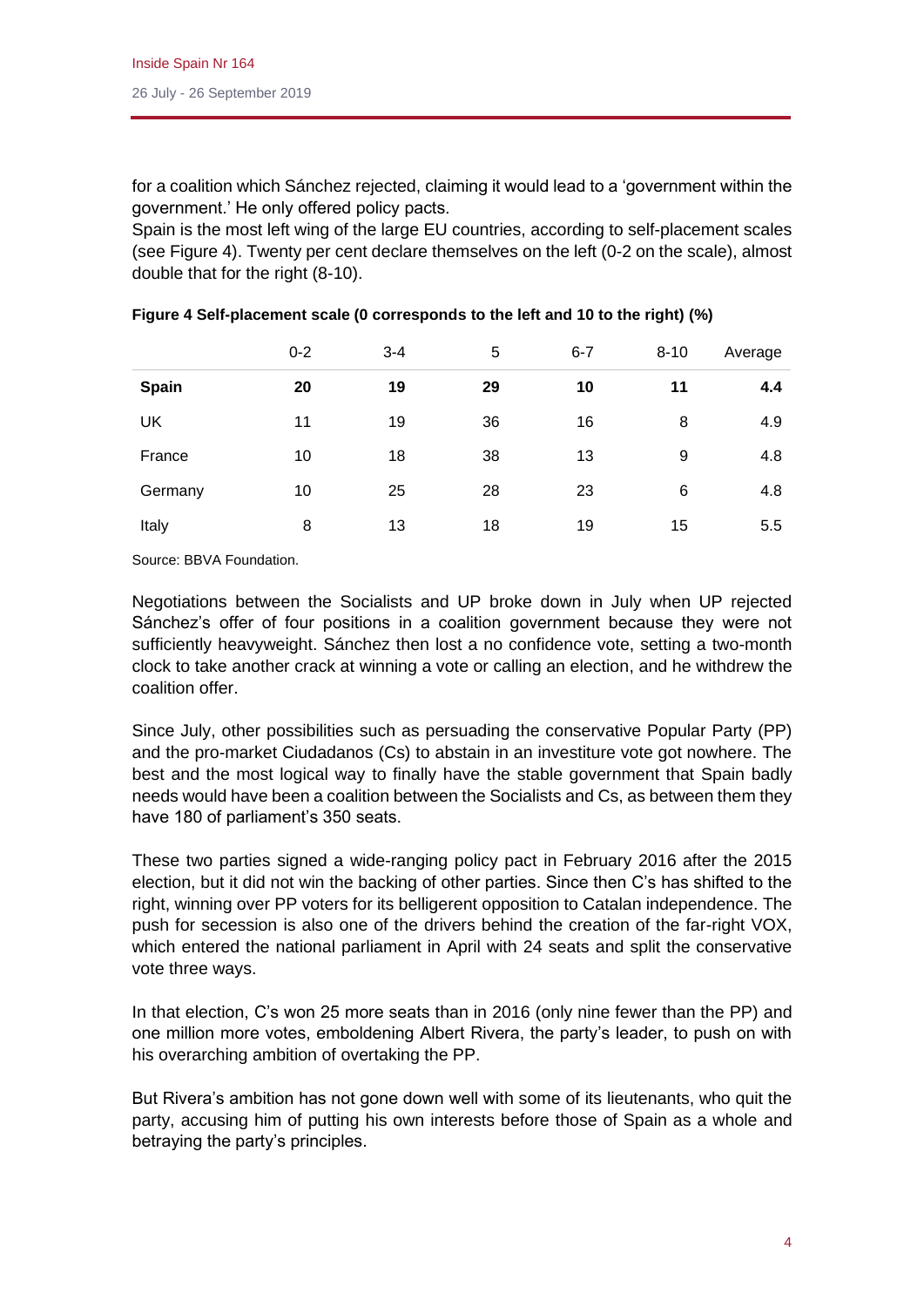Among the wider public, which welcomed the creation of Cs in Catalonia as a centrist liberal party in 2006 (it did not go national until 2015), there is considerable disappointment at its refusal to break the deadlock and fulfil its declared mission of rejuvenating politics.

Rivera made a last-minute offer to Sánchez to abstain if certain conditions were met including a pledge not to raise income tax or grant pardons to the Catalan secessionist leaders tried at the Supreme Court earlier this year if they are found guilty in a ruling expected before the end of the year. That ruling could influence the outcome of the November election, particularly in Catalonia, if it is made before voters go to the polls.

Sánchez told Cs they were already meeting the conditions and called on Rivera to 'unblock the situation, honour the will of Spaniards and avoid a completely unnecessary repeat election'. Rivera withdrew the offer after describing Sánchez's response as 'a mockery'.

The out of the blue offer, made after six months of virtually no contacts between Rivera and Sánchez, looked like an attempt to shift the blame for yet another election onto Sánchez.

Opinion polls show the Socialists (and the PP) winning a larger slice of the vote in November, but still not enough to govern without support from other parties. Furthermore, the left-wing vote will be further fractured by the decision of Íñigo Errejón, the former number-two of Podemos who broke ranks in January with the party he had helped to found, to contest the election, at least in Madrid. In May's regional elections, his Más Madrid party won 20 seats in the Madrid parliament, 13 more than Podemos.

Voter turnout is expected to be lower than the very high 72% in April because of election fatigue. This would benefit the right, whose voters tend to be more loyal.

## Supreme Court rules Franco can be removed from his mausoleum

The Supreme Court rejected an appeal by the family of the former dictator Francisco Franco (1939-75) and unanimously ruled he can be removed from his grandiose statefunded mausoleum to a municipal cemetery.

Franco is buried at the Valley of the Fallen hewn into rock in the mountains outside Madrid, crowned by the world's tallest stone cross (150 metres high). It was mainly built with the forced labour of Republican political prisoners between 1940 and 1958 (they were promised reduced sentences), and although the mass tombs that line the walls of the basilica contain the dead of both sides (33,847 victims), the Republican dead were brought there without the consent of their families, and in some cases against the express wishes of relatives.

Eighty years after the end of the country's civil war, the site remains divisive. For the farright, a tiny minority, it is a place of pilgrimage, although most people who visit it today are tourists, and for others it is an outrage in a democracy or they do not care.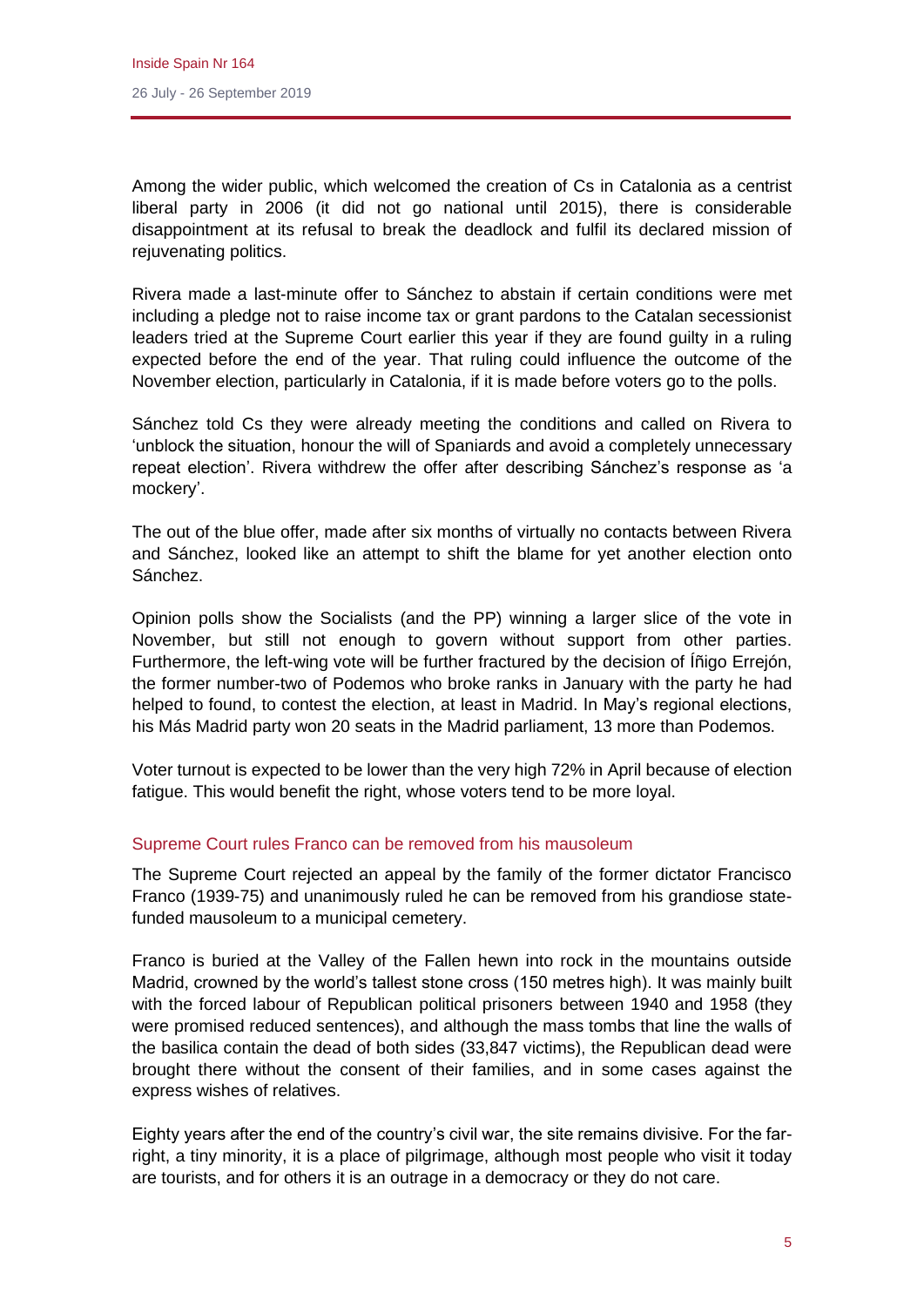Franco's heirs said that if the dictator had to be removed it should be to the family's vault in the cathedral in the centre of Madrid where Franco's daughter is buried. That would put Franco on the government's doorstep instead of 50kms away. Instead he will lie alongside his wife Carmen Polo at the cemetery in El Pardo, the dictator's official residence outside Madrid.

The exhumation is part of the 2007 Historical Memory Law of the previous Socialist government, which provided funding to unearth Republican war graves and called for the removal of Franco's tomb, statues of him and street names.

The conservative Popular Party voted against it and when it won the election in 2011 it shelved the decision on Franco's exhumation on the grounds that it required the 'consensus' of all parties.

The caretaker Socialist government of Pedro Sánchez will exhume Franco as soon as possible and before the election on 10 November. 'This is good news for the Spanish people, out of respect for the victims on both sides, so that our coexistence can be fully free and ethical,' said Carmen Calvo, the acting Deputy Prime Minister.

Santiago Abascal, the leader of the far-right VOX reacted angrily on Twitter. 'This is how the socialist campaign begins, profaning tombs, digging up hatreds, questioning the legitimacy of the monarchy. Vox alone has the courage to defend freedom and common sense in the face of totalitarianism.'

A pending issue is what to do with the Valley of the Fallen. A growing idea is to turn it into a museum on the civil war if a commonly accepted narrative can be forged.

## Police arrest nine Catalan separatists for allegedly planning violent actions

Police detained nine people in favour of independence for Catalonia after seizing material that could be used to make explosives.

Police raids targeted activists identified with the Committees for the Defence of the Republic (CDR), which have mounted protests since 2017 following the arrest of separatist leaders.

Unlike the Basque independence cause, led by the terrorist group ETA, the movement for Catalan independence has been peaceful.

#### Judge suspects two former Madrid regional Premiers of corruption

Esperanza Aguirre and Cristina Cifuentes, both former Popular Party Madrid regional Premiers, have been summoned to appear in court next month as part of a judicial investigation into suspected illegal political financing.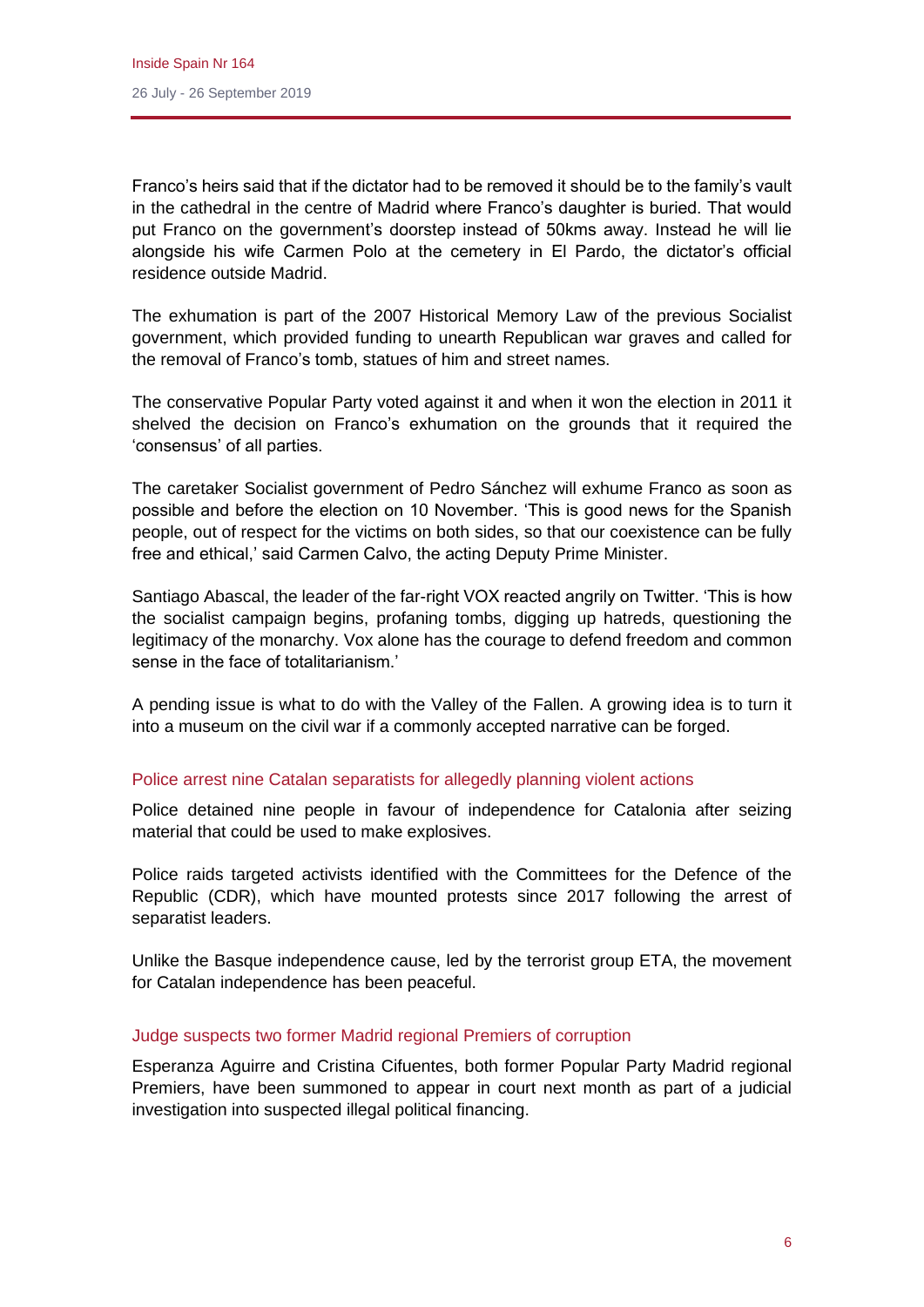After questioning the judge will decide whether they should go to trial. They held the post in 2003-12 and 2015-18 respectively. A further 38 PP politicians, civil servants and businesspeople are also under investigation in the same corruption scandal. Another PP Madrid Premier, Ignacio González (2012-15), was released from eight

months in prison in November 2017 after posting bail of €400,000. He faces a variety of corruption charges.

The judge's decision is a severe blow for the PP under its new leader Pablo Casado who replaced Mariano Rajoy, the former PP Prime Minister, after he lost power last year in a parliamentary no-confidence vote brought by the Socialists following a political corruption scandal.

Casado insists the party has since 'regenerated' itself.

## Former Catalan Premier and his family amassed €290 million over 40 years

Jordi Pujol, the Catalan Premier (1980-2003), and his family built up a fortune estimated at €290 million from political corruption and money laundering, according to a 222-page report drawn up by the police's Economic and Financial Crime Unit.

The report covers the period from the late 1970s and the collapse of Banca Catalana (founded by Pujol's father, who died in 1980) to July 2014 when Pujol admitted he had offshore bank accounts in Andorra with a considerable amount of money. He said the money was inherited from his father.

This is the first time a figure has been put on the family's wealth. Pujol has seven children. The eldest son, Jordi, spent eight months in prison in 2017 on charges of money laundering, tax fraud and falsifying documents until he posted bail of €500,000.

The report says the family functioned as an organized criminal group 'in a systematic and recurring manner' as a result of corrupt practices. The eldest son, according to the report, was de facto treasurer of Convergència Democràtica, the centre-right nationalist party founded by his father. He is also under investigation in a separate case involving €26 million discovered in two Swiss accounts.

The anti-corruption prosecutor has requested more time to investigate the Pujol case, which began in 2012 and was due to be completed by 23 September. The prosecutor is seeking more information about the family's bank accounts in Andorra and Luxembourg.

## Spain improves in ranking of world's best universities

Thirteen universities are in the Top 500 Shanghai ranking, up from 10 in 2018. A total of 38 made it into the Top 1,000 (see Figure 5).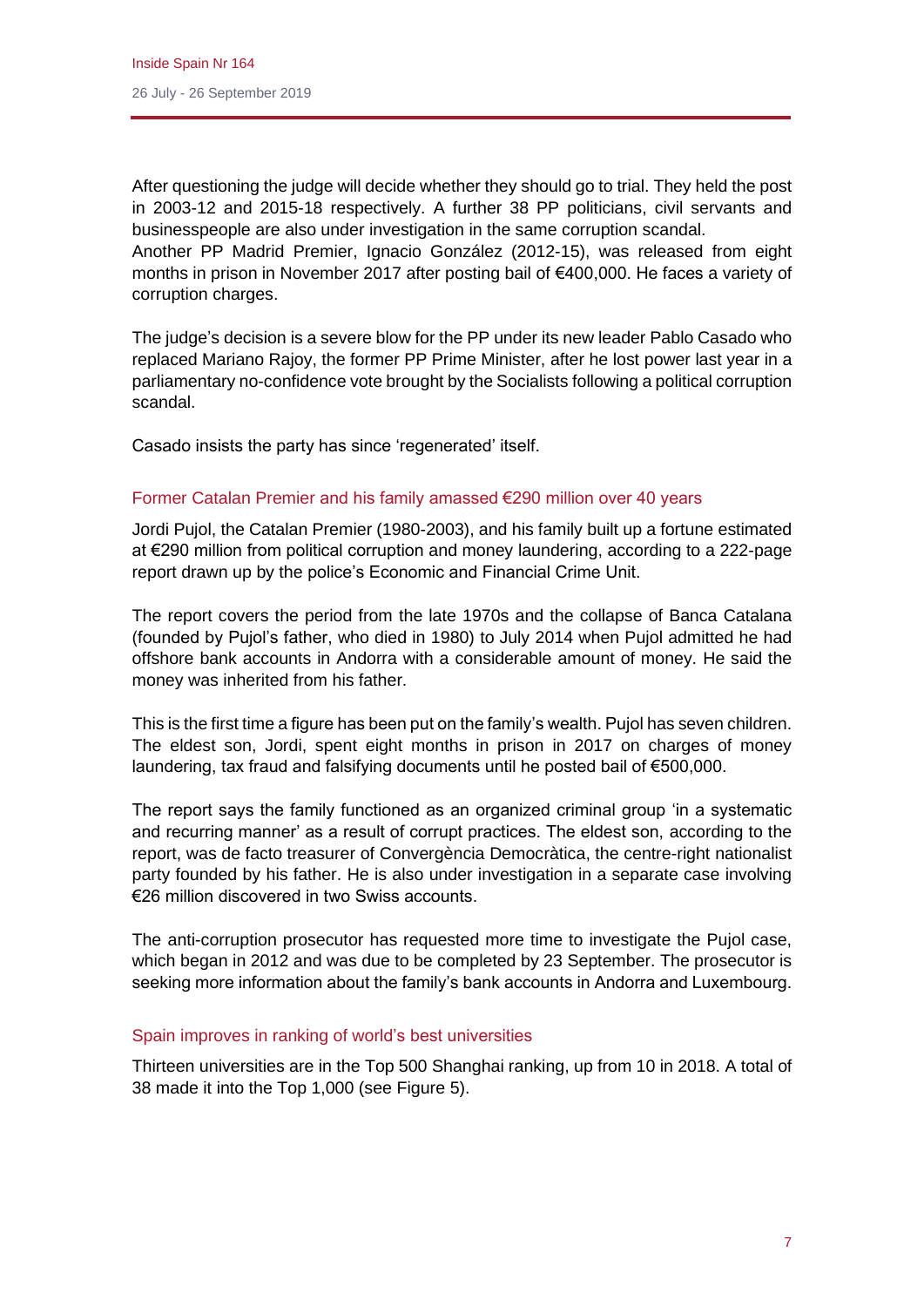| Ranking | University                | Ranking  | University         |
|---------|---------------------------|----------|--------------------|
| 151-200 | Barcelona                 | 601-700  | Salamanca          |
| 201-300 | Autónoma, Barcelona       |          | Vigo               |
|         | Complutense, Madrid       | 701-800  | King Juan Carlos   |
|         | Granada                   |          | Castilla-La Mancha |
|         | Valencia                  |          | La Laguna          |
| 301-400 | Autónoma, Madrid          |          | Lleida             |
|         | Pompeu Fabra              |          | Murcia             |
| 401-500 | Polytechnic, Valencia     |          | Navarra            |
|         | Oviedo                    | 801-900  | Miguel Hernández   |
|         | Sevilla                   |          | Pablo de Olavide   |
|         | <b>Balearic Islands</b>   |          | Alicante           |
|         | <b>Basque Country</b>     |          | Cantabria          |
|         | Zaragoza                  |          | Extremadura        |
| 501-600 | Polytechnic, Madrid       |          | Girona             |
|         | Jaume 1                   |          | Jaén               |
|         | Santiago de<br>Compostela |          | Málaga             |
|         | Rovira I Virgili          |          | Valladolid         |
| 601-700 | Polytechnic, Catalonia    | 901-1000 | Alcalá de Henares  |
|         | Córdoba                   |          | Las Palmas         |

## **Figure 5. Spain's universities in the Shanghai ranking**

Source: 2019 Academic Ranking of World Universities, ShanghaiRanking Consultancy.

Five universities are in the Reuters latest ranking of the most innovative: Barcelona University (75<sup>th</sup>), Polytechnic of Catalonia (81<sup>st</sup>), Valencia University (92<sup>nd</sup>), Polytechnic of Valencia (95<sup>th</sup>) and Autonomous University of Barcelona (100<sup>th</sup>).

Spain's universities may be getting better, but a large proportion of graduates (the highest in the EU) are still in jobs for which they say they are overqualified (see Figure 6).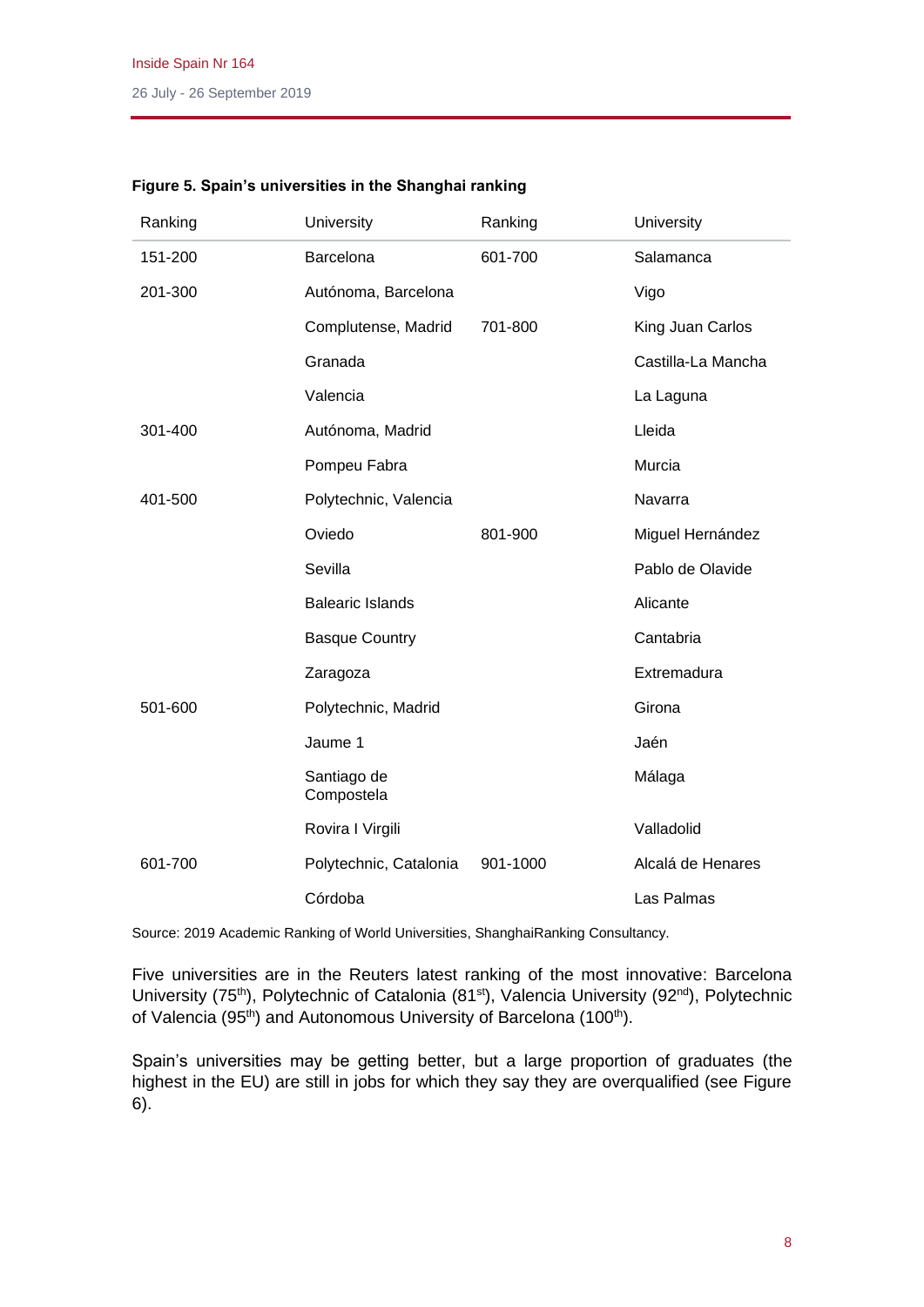|              | $\%$ |
|--------------|------|
| Spain        | 37.6 |
| UK           | 26.0 |
| <b>EU-28</b> | 23.4 |
| France       | 22.7 |
| Italy        | 21.1 |
| Germany      | 19.4 |
|              |      |

## **Figure 6. Share of tertiary education graduates employed in occupations not requiring a higher education degree, 2018 (%)**

Source: Eurostat.

## And catching up in upper secondary education

The first-time graduation rate for upper secondary education rose sharply from 56% in 2005 to 81% in 2017 (latest figure), close to the OECD average of 86%, according to the latest OECD's Education at a Glance.

The improvement is in line with the equally large fall in the early-school leaving rate (18 to 24 year-olds) from 30% in 2006 to 18% in 2018 (still almost double the EU average), following the crash of the economy as of 2008 and the skyrocketing of the unemployment rate, particularly among young adults.

Spending on primary and secondary education (3.1%) is still below the OECD average (3.5%). Figure 7 below gives a bird's eye view of Spain's education situation (see Figure 7).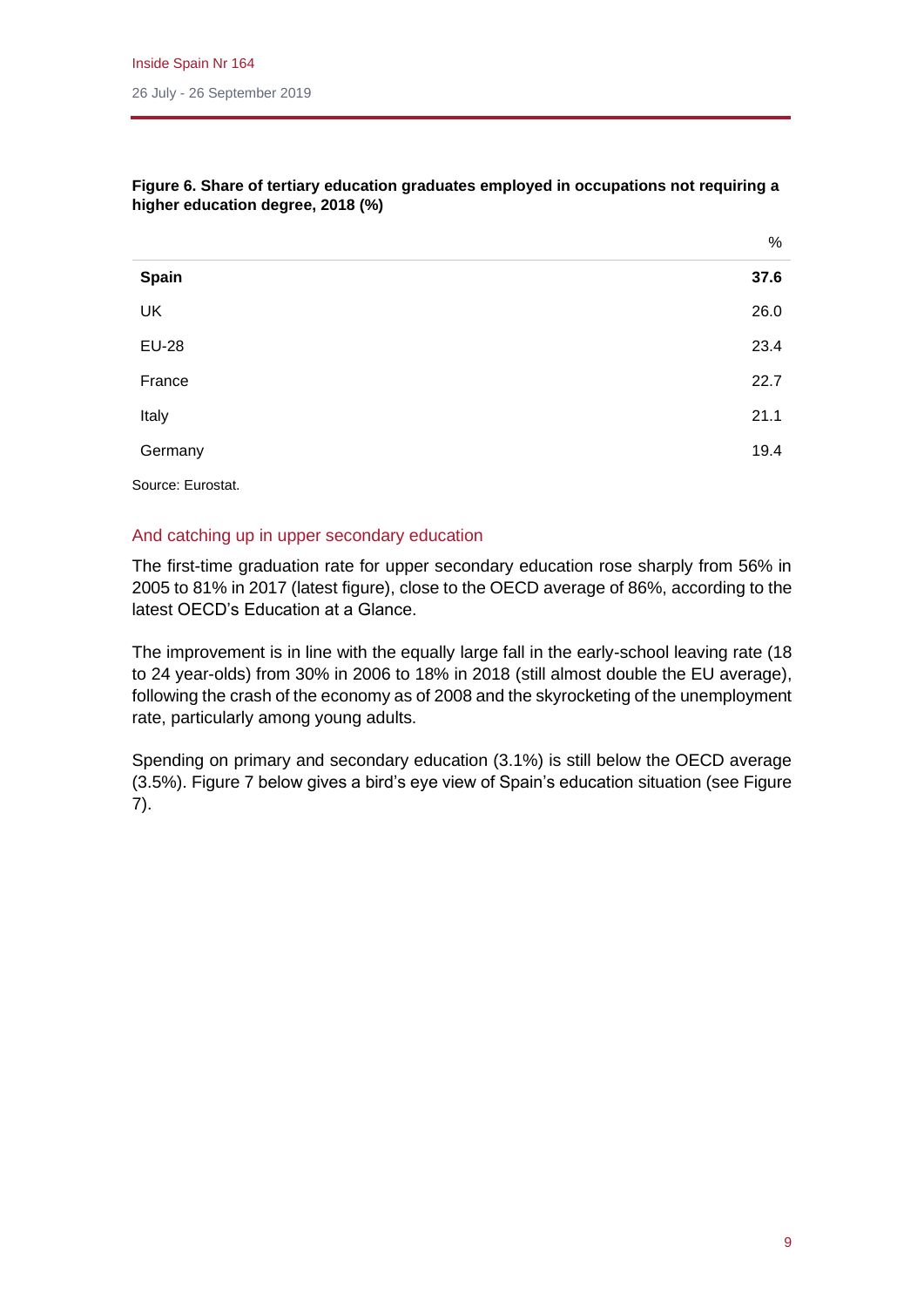# **Figure 7. Key education facts for Spain**

|                                                                                                                                             | Spain  | OECD<br>average |
|---------------------------------------------------------------------------------------------------------------------------------------------|--------|-----------------|
| Early childhood education and care, 2017 (%)                                                                                                |        |                 |
| Enrolment rate of 3-5 year-olds                                                                                                             | 97     | 87              |
| Upper secondary and vocational education and training, 2018<br>$(\%)$                                                                       |        |                 |
| Share of 25-34 year-olds with upper secondary or post-secondary<br>non-tertiary as their highest attainment                                 | 23     | 41              |
| Employment, unemployment and inactivity rates of 23-34 year-<br>olds, with upper secondary or post-secondary non-tertiary<br>education (%)  |        |                 |
| Employment rate (2018)                                                                                                                      | 69     | 78              |
| Unemployment rate (2018)                                                                                                                    | 18     | 7               |
| Inactivity rate (2018)                                                                                                                      | 16     | 16              |
| Total spending on upper secondary educational institutions, in<br>US\$ per full-time equivalent student, by programme orientation<br>(2016) |        |                 |
| General programmes                                                                                                                          | 9,108  | 9,367           |
| Vocational programmes                                                                                                                       | 11,722 | 10,922          |
| Tertiary education (2018)                                                                                                                   |        |                 |
| Educational attainment of 25-64 year-olds (%)                                                                                               |        |                 |
| Short-cycle tertiary                                                                                                                        | 11     | $\overline{7}$  |
| Bachelor's equivalent                                                                                                                       | 10     | 17              |
| Master's equivalent                                                                                                                         | 15     | 13              |
| Total spending on educational institutions, by level of<br>education (2016)                                                                 | %GDP   |                 |
| Primary                                                                                                                                     | 1.3    | 1.5             |
| Lower secondary                                                                                                                             | 0.8    | 0.9             |
| Upper secondary                                                                                                                             | 0.9    | 1.1             |
| Tertiary (including R&D)                                                                                                                    | 1.2    | 1.5             |
|                                                                                                                                             |        |                 |

Source: Education at a Glance, 2019, OECD.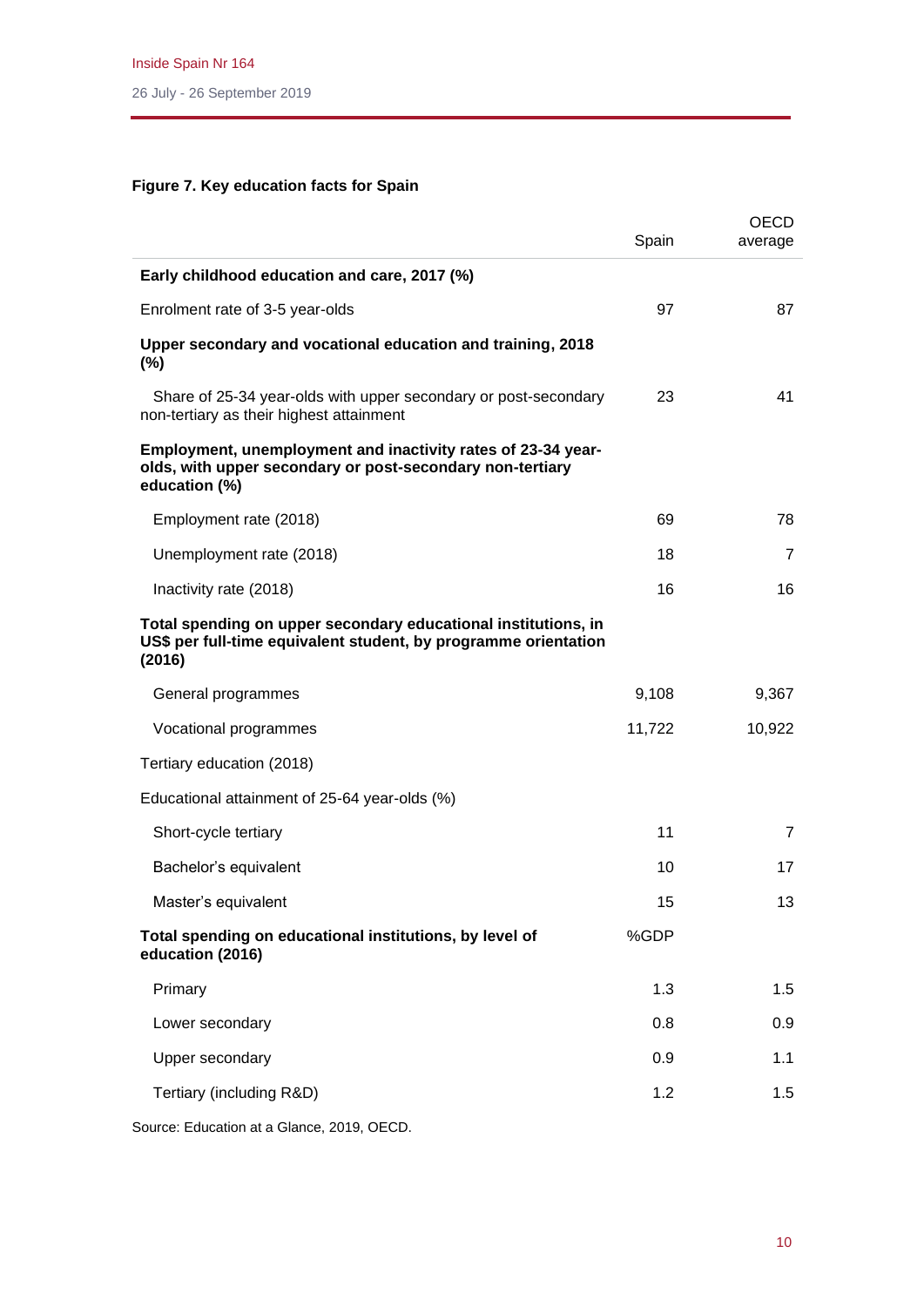Lower secondary students (12-16 year-olds) receive almost more hours schooling a year than any other OECD country (an average of 1,054), but their results, as measured by the PISA tests, an international yardstick, are much lower than Finland's, for example, whose students receive 808 hours (see Figure 8).

|          | Hours |
|----------|-------|
| Finland  | 808   |
| EU-23    | 892   |
| Germany  | 905   |
| Portugal | 918   |
| France   | 946   |
| Italy    | 990   |
| US       | 1,020 |
| Spain    | 1,054 |

| Figure 8. Teaching hours (yearly average), lower secondary students |
|---------------------------------------------------------------------|
|---------------------------------------------------------------------|

Source: Education at a Glance 2019, OECD.

## Spanish overtakes French as most popular foreign language in UK

More upper secondary school students in the UK took A level Spanish rather than French for the first time this year.

The Joint Council for Qualifications said 7,932 pupils took Spanish A-level, up from 7,591 in 2018 (+4.5%). French saw a 3.4% drop with 7,601 pupils taking the subject, down from 7,874 last year. Entries for German were 2,864 entries compared with 2,859 last year (see Figure 9).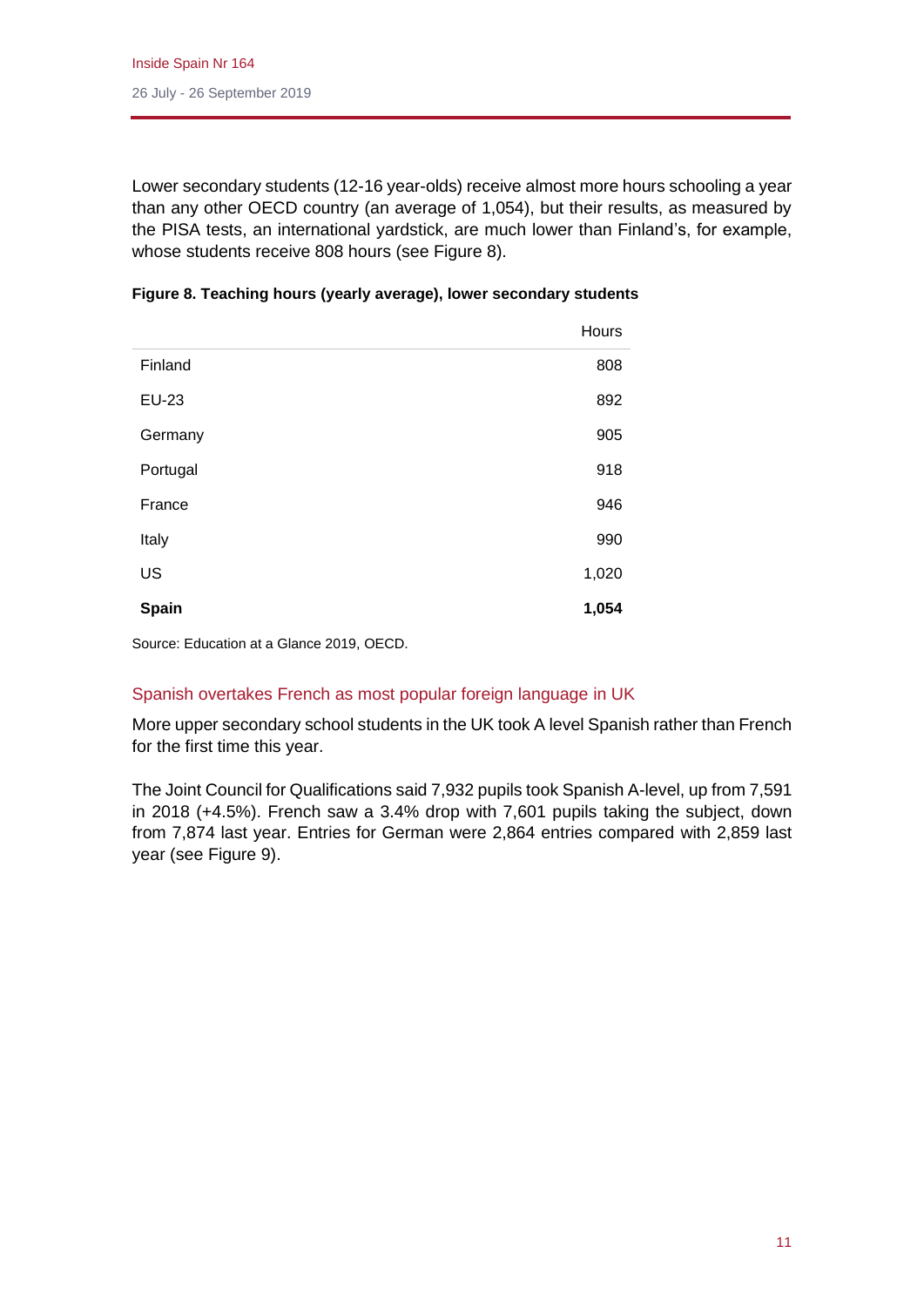

## **Figure 9. A-Level entries in French, German, Spanish and other modern languages, 2015- 19**

Spanish is the second most commonly spoken mother tongue in the world after Mandarin. The country is one of the top destinations for international students (the main one for Erasmus students). Their total number including US study abroad and business schools was estimated at just under 617,000 in 2018 and the economic impact at €2.2 billion (see Figure 10).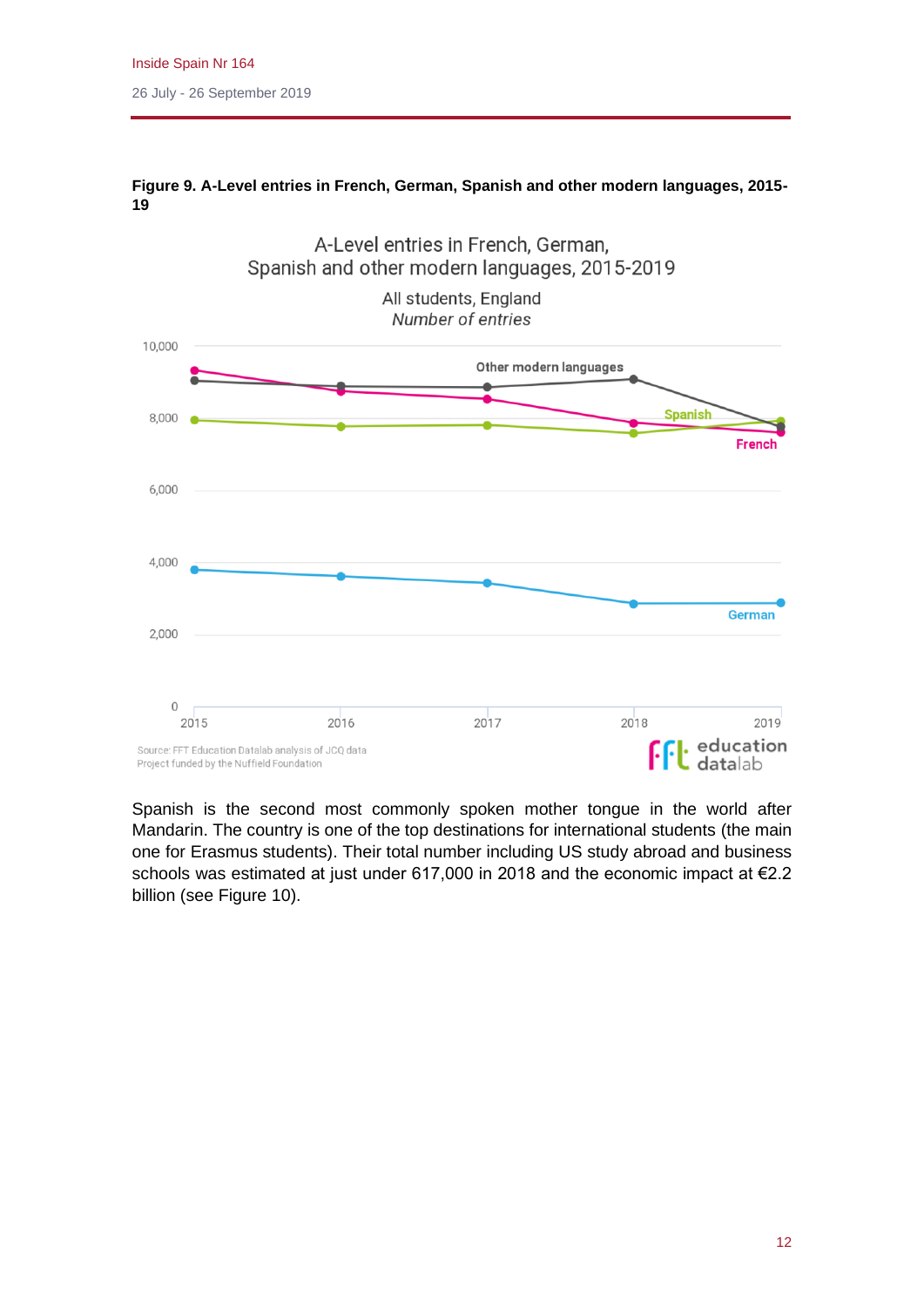

#### **Figure 10.**

## Spain slips in World Energy Council's Trilemma Index

Spain is down two places in the latest Trilemma Index at the 18<sup>th</sup> spot. The index ranks 128 countries on the basis of their ability to provide sustainable energy. This was the second year running that the country slipped (13<sup>th</sup> in 2017).

The index is based on three dimensions: energy security, energy equity and environmental sustainability. Spain's strongest dimension is sustainability where it is ranked 18<sup>th</sup> (see Figure 11).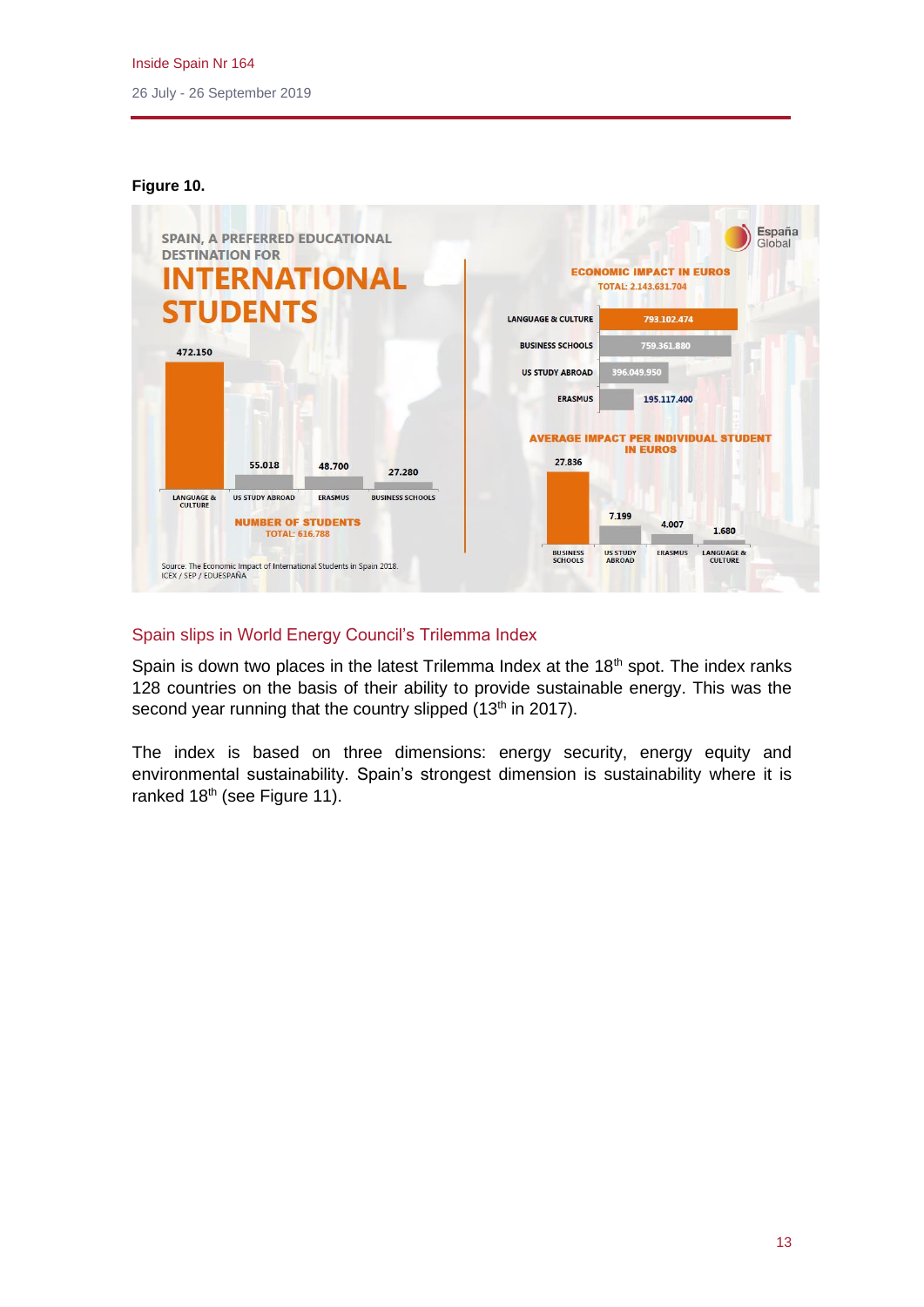|               | Grade      | <b>Score</b> | <b>Energy</b><br>security rank | <b>Energy equity</b><br>rank | <b>Environmental</b><br>sustainability<br>rank |
|---------------|------------|--------------|--------------------------------|------------------------------|------------------------------------------------|
| 1.Switzerland | AAA        | 85.8         | 11                             | 11                           | 1                                              |
| 4. UK         | AAA        | 81.5         | 28                             | 19                           | 6                                              |
| 6. France     | AAA        | 80.8         | 27                             | 29                           | $\overline{4}$                                 |
| 9. Germany    | AAA        | 79.4         | 16                             | 30                           | 23                                             |
| 15.US         | AAB        | 77.5         | 17                             | 14                           | 54                                             |
| 18. Spain     | <b>BAA</b> | 77.0         | 36                             | 37                           | 18                                             |
| 20.Italy      | <b>BAA</b> | 76.8         | 37                             | 23                           | 20                                             |
| 128. Niger    | <b>DDD</b> | 30.0         | 106                            | 127                          | 127                                            |

## **Figure 11. World Energy Council's Trilemma Index, 2019**

Source: World Energy Council.

The country has set a target of a 20% share of renewable energy in gross final energy consumption by 2020 (17.5% was achieved in 2017). Renewables' share in electricity generation increased from 34% in 2017 to 38.1% in 2018, mainly due to hydroelectricity.

## Government publishes list of Spaniards who died in Mauthausen

The Official State Bulletin published the names of the 4,427 Spaniards who died or were killed in the Mauthausen-Gusen Nazi concentration camp, following the discovery of archives at the Central Civil Registry in Madrid.

This tragedy is one of the least known pages of Spain's  $20<sup>th</sup>$  century history. Many of the prisoners were forced to carry blocks of stone weighing as much as 40 kilogrammes up the 186 'Stairs of Death' from the camp's quarry, one prisoner behind the other.

The victims were supporters of the Republic defeated in the 1936-39 Civil War by General Franco. They fled over the border into refugee camps in France. When France fell under Nazi rule during World War Two many joined the Resistance. The Franco regime, which was ostensibly neutral, struck a deal with the Nazis that Spanish prisoners of war should be taken to labour camps.

Publication of the names is part of the historical memory process and enables the victims' families to crosscheck the information for themselves and verify it. The archives had lain for years in Madrid's Central Civil Registry and should have been put at the disposal of families during the 1939-75 Franco regime, as that would have enabled them to claim compensation from both Germany and France.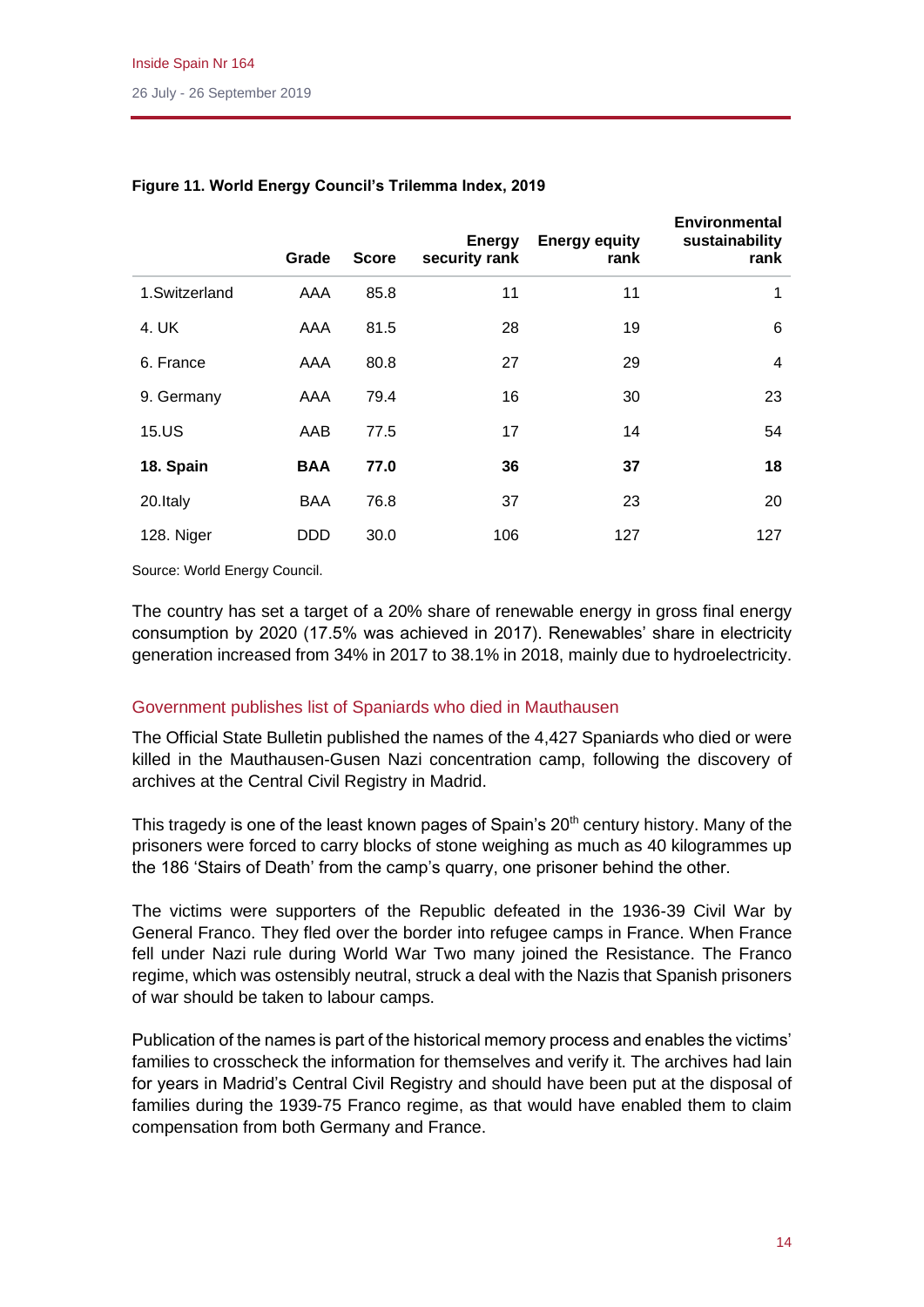# **The economy**

## Economy holds up as euro zone dips

The euro zone's fourth-largest economy continues to buck the downturn in the region's other large economies. GDP growth is forecast at just over 2% this year, down from 2.4% in 2018, compared with around 0.4% for Germany, 0.3% for Italy and barely 1% for the single currency bloc as a whole. But it is flagging more than forecast at the start of the year.

The Spanish economy bottomed out in 2013 after shrinking more than 9% since 2008 but did not recover the pre-crisis GDP level until 2017, something that tends to be forgotten when the growth since then is highlighted.

Exports helped Spain out of recession but they are no longer the driver of growth as consumer demand has taken their place. Exports of goods grew 2% year-on-year in the first seven months to €172.6 billion, a new record but the slowest growth in three years. Imports were up 1.5% at €189.8 billion, leaving a deficit of €17.2 billion (3.6% lower). Exports, however, still covered more than 90% of imports.

The main brake on exports came from the vehicle sector; their sales abroad (15.8% of the total) were down 5.7%. Exports of capital goods (20.5%) were 6.7% higher and those of food, drinks and tobacco (16.7%) 3.5%.

While unemployment remains high at 14%, it is well down from a peak of 27% in 2013. More than 500,000 people lost their jobs in August, traditionally a bad month for unemployment because of the end of the main tourism season. It was the largest fall for the month of August since 2008.

Consumption has been fuelled by the 22% rise in the minimum wage, an increase in civil servants' salaries and a drawing down of household savings to one of the lowest rates in the EU.

The improved situation in Spain, the greater confidence won from markets and the search for safe assets in an uncertain global climate has seen investors flocking to Spain to lend to the government, in marked contrast to seven years ago at the height of its crisis.

Spain's 10-year government bond yield is down to 0.3% after spiking at above 7%, not far from the sub-zero club of Germany and other countries.

S&P Global Ratings upgraded Spain's long-term sovereign credit rating on 20 September from A- to A. 'The upgrade reflects the country's resilient economic performance, despite the protracted political stalemate and a slowdown in the eurozone', S&P said.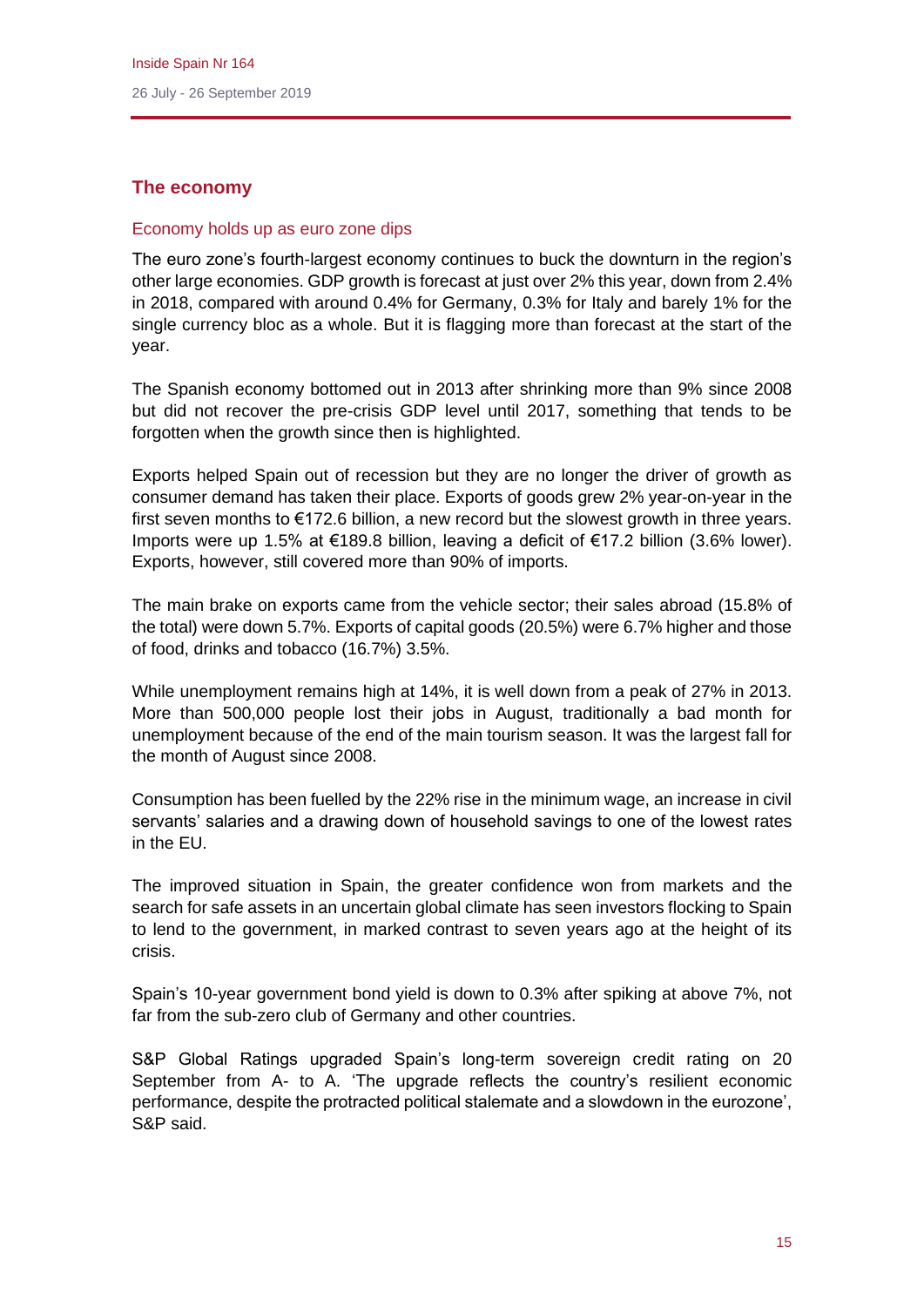The Treasury estimates net issuance of debt this year will be around  $\epsilon$ 20 billion, the lowest level since 2007, and more than €2.3 billion will be saved in interest payments, almost the annual budget for education.

The lack of a fully functioning government since the inconclusive general election at the end of April has not yet taken a toll on the economy. The government that emerges from the election on 10 November, assuming one does, faces many challenges.<sup>2</sup>

## Tax Agency imposes 5,000 fines for failure to declare assets held abroad

The Tax Agency fined over 5,000 people in the last six years for failing to fill out a form declaring assets held abroad of more than €50,000 (deposits, bonds, shares, pension plans, property, etc) or doing so incorrectly.

*Modelo* 720 was introduced to help combat tax fraud. The form has to be submitted before 31 March each year. It is for information purposes only and tax is not collected from it directly. Information garnered from those who have filled out the form has unearthed €156 billion of assets held outside Spain.

The form is controversial because of the steep penalties for failing to submit it or doing so incorrectly. For non-presentation/false information there is a fine of €5,000 for every piece of information that is either missed off or incorrect with a minimum fine being €10,000. For late presentation/form wrongly presented, such as not being presented electronically, there is a fine of €100 for each piece of information with a minimum fine of €1,500.

In addition, failure to report assets can have consequences on personal and corporate income tax obligations. Assets not declared are considered a capital gain, punished with a huge penalty consisting of a proportional fine of 150% of the amount to be paid for the theoretical capital increase.

The European Commission believes the fines are disproportionately high, although deeming it lawful for Spain to request the information. In June it announced it would take Spain to the Court of Justice of the EU.

#### Record personal income tax receipts

Tax declarations filed for 2018 netted around  $\epsilon$ 1.1 billion, the highest amount in more than 20 years and three times more than in 2017, largely due to the discovery of 1.5 million bank accounts abroad thanks to greater information sharing among OECD countries.

<sup>2</sup> Some of them are set out in this article:

[http://www.realinstitutoelcano.org/wps/portal/rielcano\\_en/contenido?WCM\\_GLOBAL\\_CONTEXT=/elcano/e](http://www.realinstitutoelcano.org/wps/portal/rielcano_en/contenido?WCM_GLOBAL_CONTEXT=/elcano/elcano_in/zonas_in/ari74-2019-chislett-main-economic-challenges-confronting-spains-next-government) [lcano\\_in/zonas\\_in/ari74-2019-chislett-main-economic-challenges-confronting-spains-next-government.](http://www.realinstitutoelcano.org/wps/portal/rielcano_en/contenido?WCM_GLOBAL_CONTEXT=/elcano/elcano_in/zonas_in/ari74-2019-chislett-main-economic-challenges-confronting-spains-next-government)